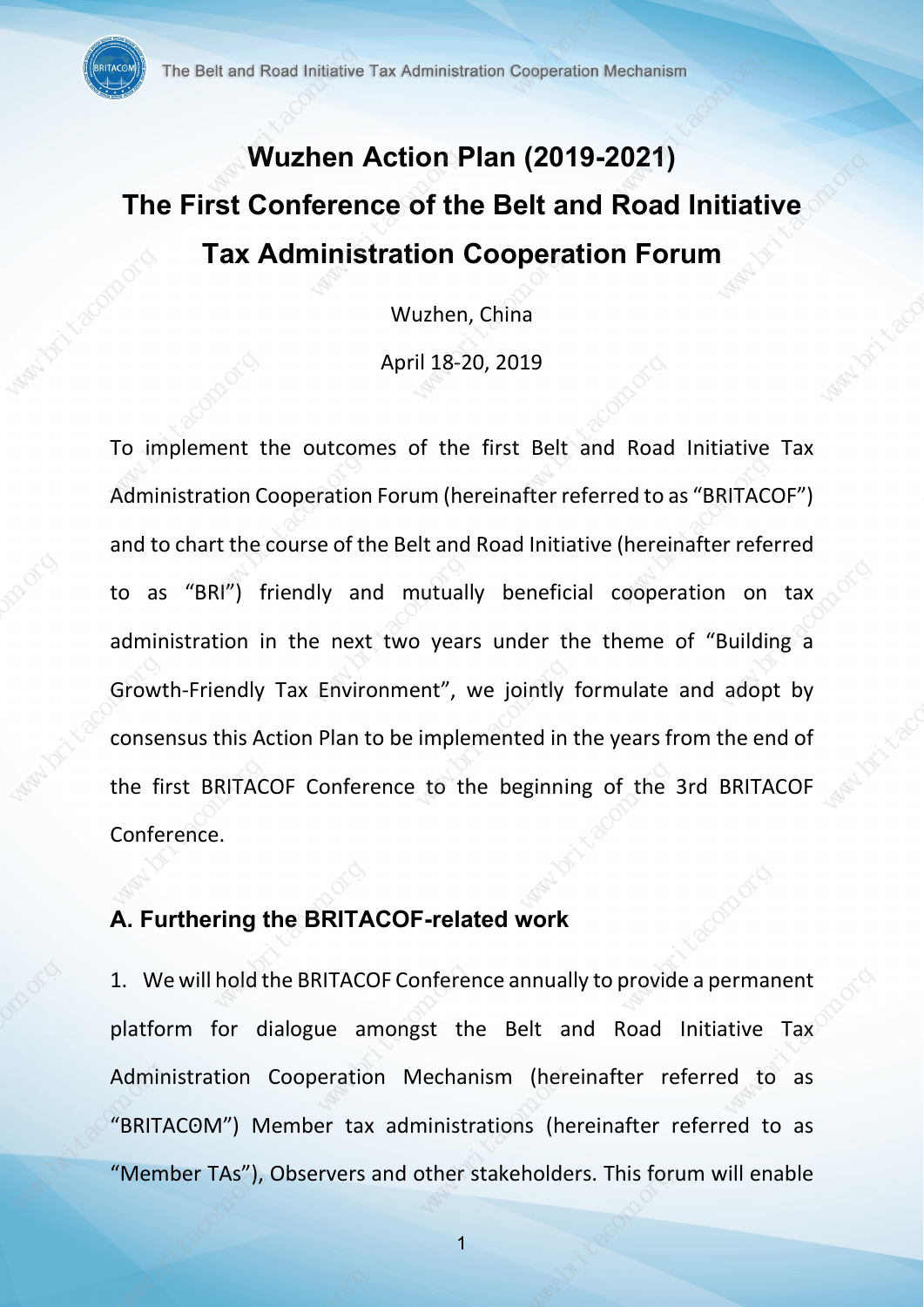the dissemination of good practices, identify emerging issues that require joint actions and seek for innovative solutions through tax administration cooperation.

2. The Business and Industry Tax Dialogue will be established and will be held annually back to back with the BRITACOF Conference to raise taxrelated issues and suggestions from businesses on good practices in tax administrations, and help the Member TAs to understand current and emerging business models and the underlying commercial rationale of business transactions. The Basic mann of Social Marketin Tax Administration Cooperation Marketins<br>
The Basemination of good practices, identify emerging issues that require<br>
joint actions and seak for innovative solutions through tax administrat

## B. Following rule of law and raising tax certainty

3. We will build the BRITACOM official website into a knowledge-sharing platform to inform investors of the interpretation and application of tax laws.

4. We will conduct research on tax certainty to identify problems, seek for solutions, increase predictability and consistency in the application of tax laws and tax treaties, as well as in tax administration practices.

5. We will provide taxpayers with regular training programs when new tax laws take effect so as to ensure that the taxpayers are well-attuned to the new tax environment.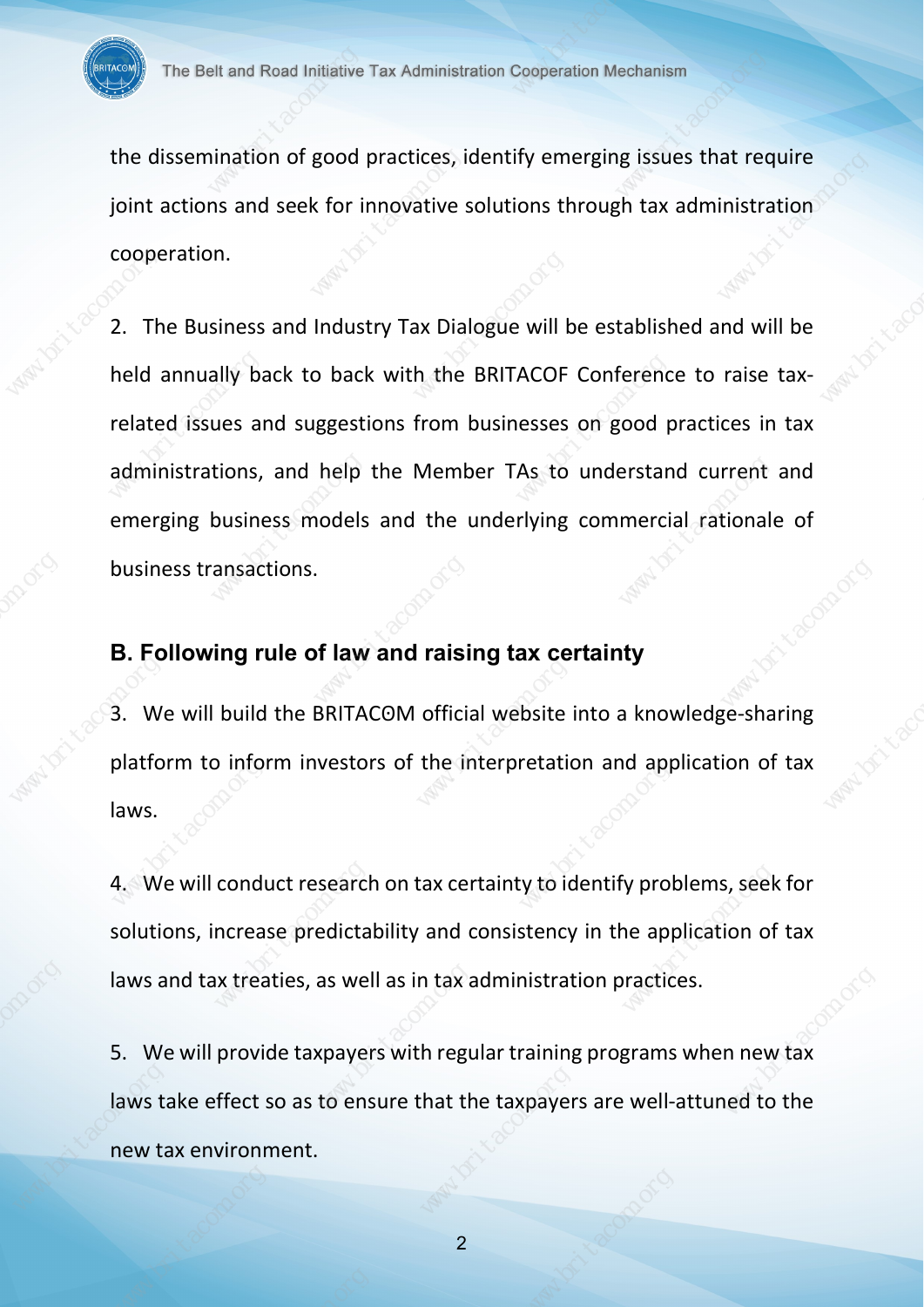## C. Expediting tax dispute resolution

6. We will endeavor to provide taxpayers with good access to dispute resolution mechanisms including administrative reconsideration of assessments, legal remedies, mutual agreement procedure (hereinafter referred to as "MAP") as provided for by tax treaties and other necessary complementary remedies.

7. We will conduct a survey to better understand cross-border tax disputes in the BRI jurisdictions by collecting further information on the types and causes of disputes; taking stock of the current procedures to resolve BRI tax disputes and recognizing the benefits and main deficiencies therein; and identifying good practices in BRI jurisdictions. The Baltimian Plane Internal Transmission Cooperation Mechanism<br>
C. Expediting tax dispute resolution<br>
B. We will endeavor to provide taxpayers with good access to dispute<br>
resolution mechanisms including administrative re

8. Recognizing the resource and constraints faced by tax administrations, we wish to consider a staged approach for minimizing and resolving tax disputes. The following are the actions to take in the coming two years.

- Establishing clear internal tax administrative procedures to ensure that there are clear and consistent interpretations of laws and regulations.
- Strengthening MAP functions with dedicated personnel;
- Drawing up a list of MAP contact points in the BRI tax administrations and publishing it on the BRITACOM website;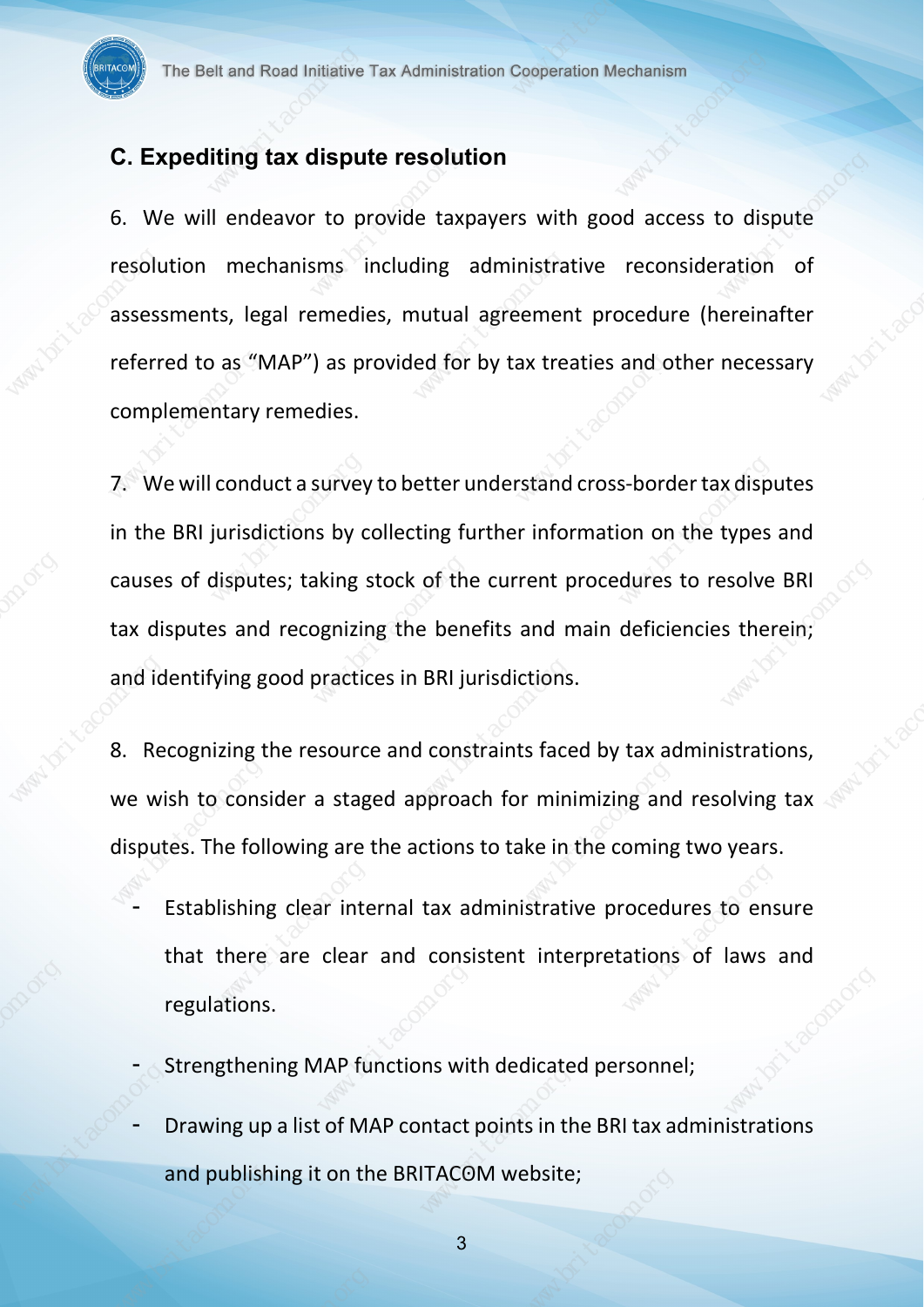

- Ensuring taxpayer's accessibility to MAP;
- Extending tax treaty networks;
- Holding workshops to facilitate the negotiation and interpretation of tax treaties;
- Adapting MAP and improving relevant procedures to the situations found in the BRI jurisdictions; and
- Endorsing the minimum standards proposed under the Base Erosion and Profit Shifting (hereinafter referred to as "BEPS") Action 14.

#### D. Enhancing tax administration capacity

9. To upgrade the capacity of tax administrations to deal with the complex international tax issues that arise in the BRI jurisdictions, we have created a network of training institutions that spread throughout the BRI region. We welcome the creation of the BRI Tax Academies (hereinafter referred to as "BRITAs") in Kazakhstan, Macau SAR and the mainland of China and look forward to more jurisdictions offering to create similar academies. This network of BRITAs will provide a solid base to train our tax officials in a multilateral environment including, where appropriate, allowing the participation of businesses. The Balt and Read Inflation Tax Administration Cooperation Machanian<br>
- Ensuring Exapayer's accessibility to MAP;<br>
- Extending tax treaty networks;<br>
- Holding workshops to facilitate the megotiation and interpretation of<br>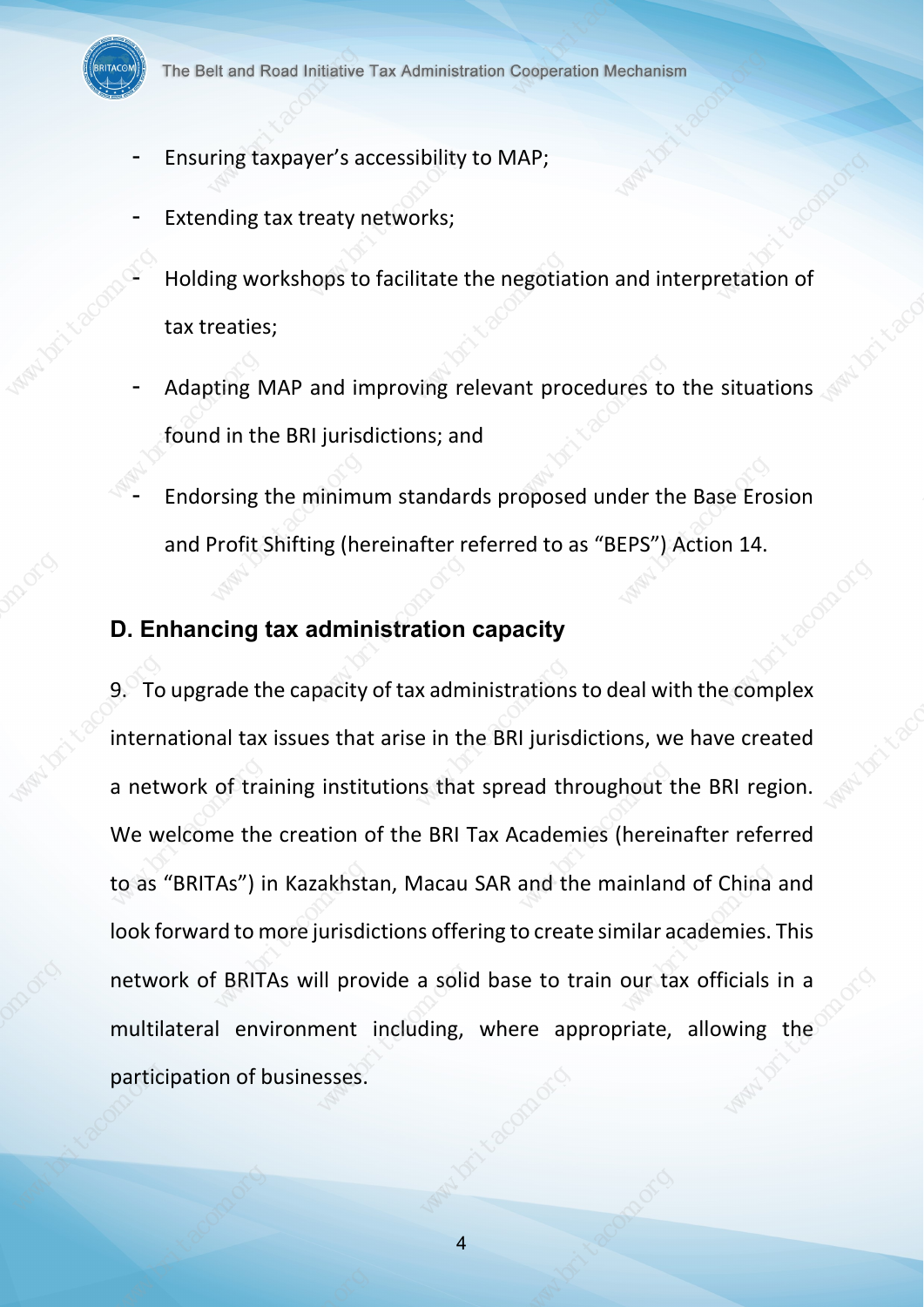10.We will conduct a survey to identify the areas for building capacity and work out a short-term plan and a long-term blueprint for capacity building by taking into full consideration the needs of the tax administrations of the BRI jurisdictions and the on-going work of international and regional organizations.

11.We will make good use of the Belt and Road Initiative Tax Capacity Enhancement Group (hereinafter referred to as the "BRITACEG") as a platform for capacity building. A number of face-to-face instructor-led training programs will be provided by the BRITAs and other training institutions of Member or Observer TAs. Each BRITA will organize at least 2 seminars or similar activities each year under the coordination of the BRITACEG Director and the Secretariat. The BRITAs in the mainland of China will organize 12 training programs each year focusing on the major tax topics of common concern. The Balt and Read Interior Tax Administration Cooperation Mechanism<br>The Balt and Read Interior Tax Administration Cooperation Mechanism<br>Work cut a short-term plan and a long-term blueprint for capacity and<br>Work cut a short

12.We will hold seminars, workshops and other forms of discussion and learning activities to share views and exchange ideas in a bid to seek solutions to the common issues that work in the environment of the BRI jurisdictions.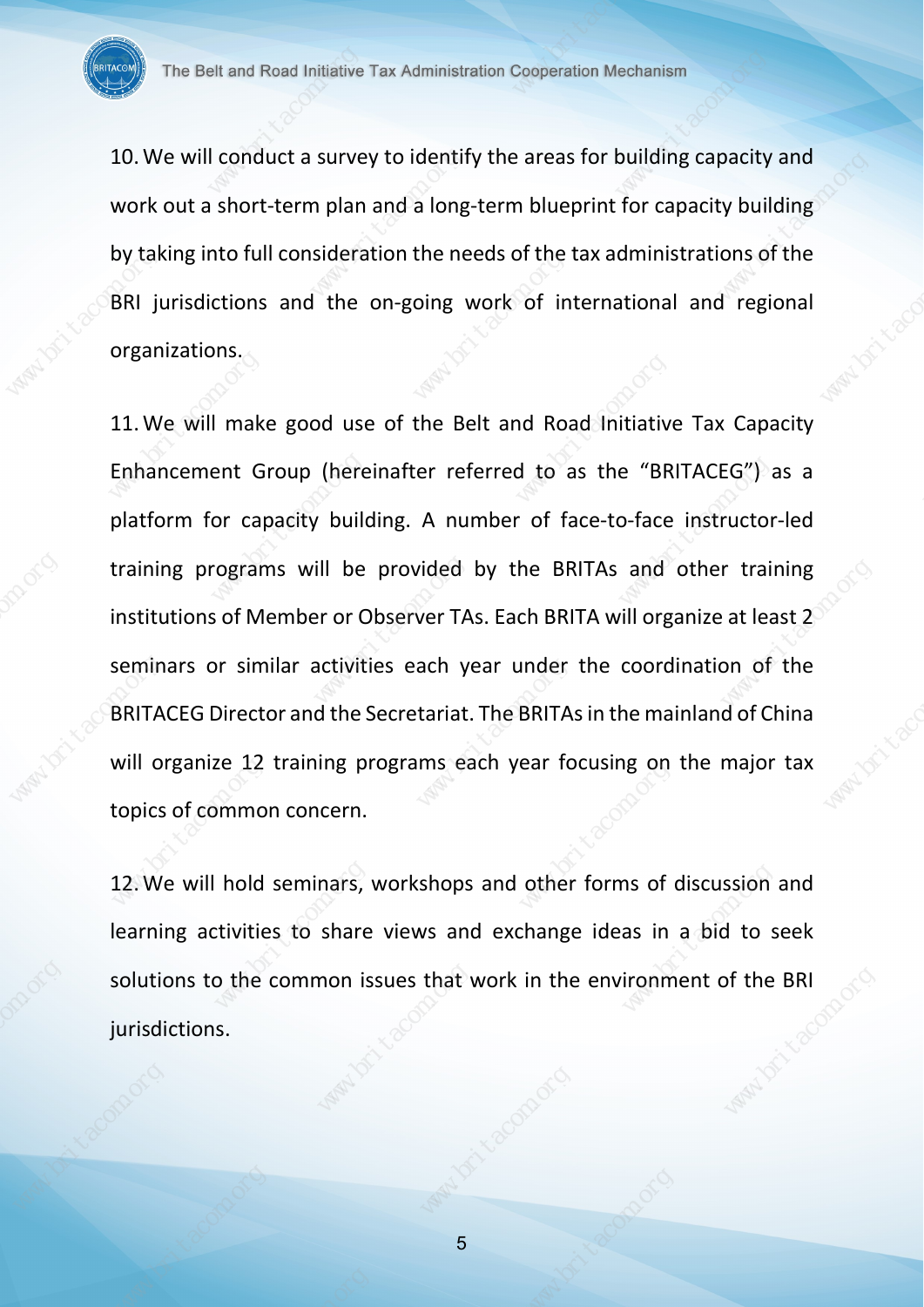#### E. Streamlining tax compliance

13. We will start examining the current requirements for taxpayers to provide tax-related information and documentation with the aim to reduce unnecessary information reporting and documentation requirements in the long run.

14.We will endeavor to satisfy taxpayer requests for assistance including helping them understand their rights and obligations. Where any errors in the administration of taxpayers' affairs are made, we will correct them as soon as possible.

15.We will protect the confidentiality of information obtained from taxpayers, establish procedures to mitigate potential privacy risks and share information with third parties only as permitted by law.

# F. Digitalizing tax administration

16.We will conduct surveys among the Member TAs on (i) the current stage of digitalization in the BRITACOM member jurisdictions; (ii) identifying legal, administrative and cultural barriers to tap the full potential of new technologies to reduce compliance and administration costs and (iii) the potential for further actions. The Balt and Read Intention Tax Administration Cooperation the hamilton Tax Balt and The United Tax Administration Cooperation Marketins<br>
13. We will start examining the current requirements for taxpayers to<br>
provide tax-r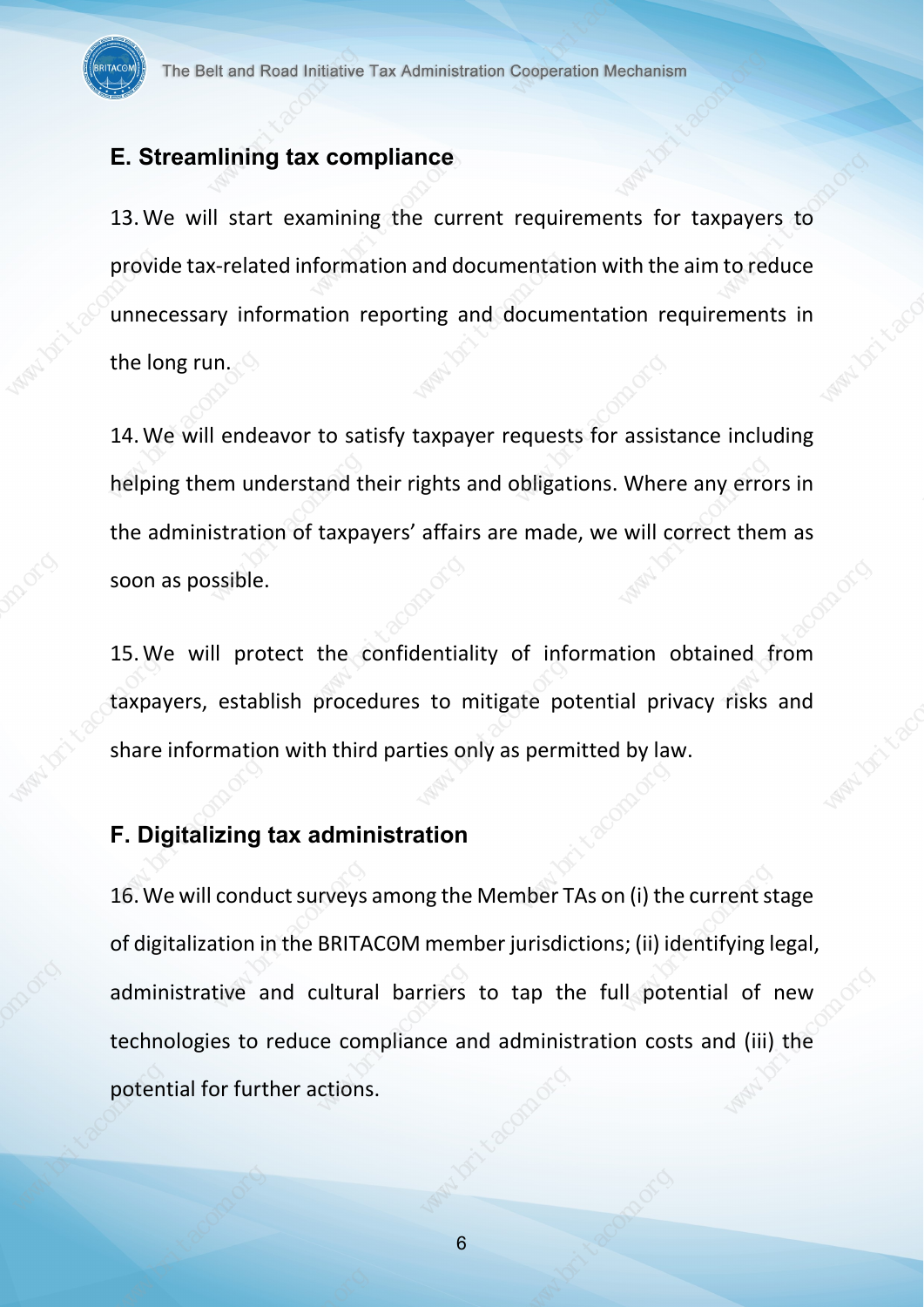17.We will endeavor to design and improve digitalization strategies and approaches on the basis of our own needs and in dialogue with businesses.

18.We will examine the feasibility of carrying out pilot projects for digitalization taking into consideration our specific and most pressing needs.

19.We will assist each other in upgrading information systems and training staff.

# G. Implementation framework

20. It is critical that a robust framework is adopted to make sure that the Action Plan is accomplished in an inclusive and effective manner, taking into account the perspective of all BRI jurisdictions and the benefits for stakeholders at large. To this end, task forces will be established to examine the implementation of the action plans set forth herein, namely, (i) raising tax certainty; (ii) expediting tax dispute resolution; (iii) enhancing tax administration capacity; (iv) streamlining tax compliance; and (v) digitalizing tax administration. The Balt and Read Interior Tax Administration Cooperation the hand interior and approaches on the basis of our own meets and in fallogue with businesses.<br>
13. We will examine the focasibility of carrying out pliot projects

In order to ensure the inclusiveness and representation on the task forces, each Member TA will join one or more task forces. Observers are strongly encouraged to further their engagement through participation in one or